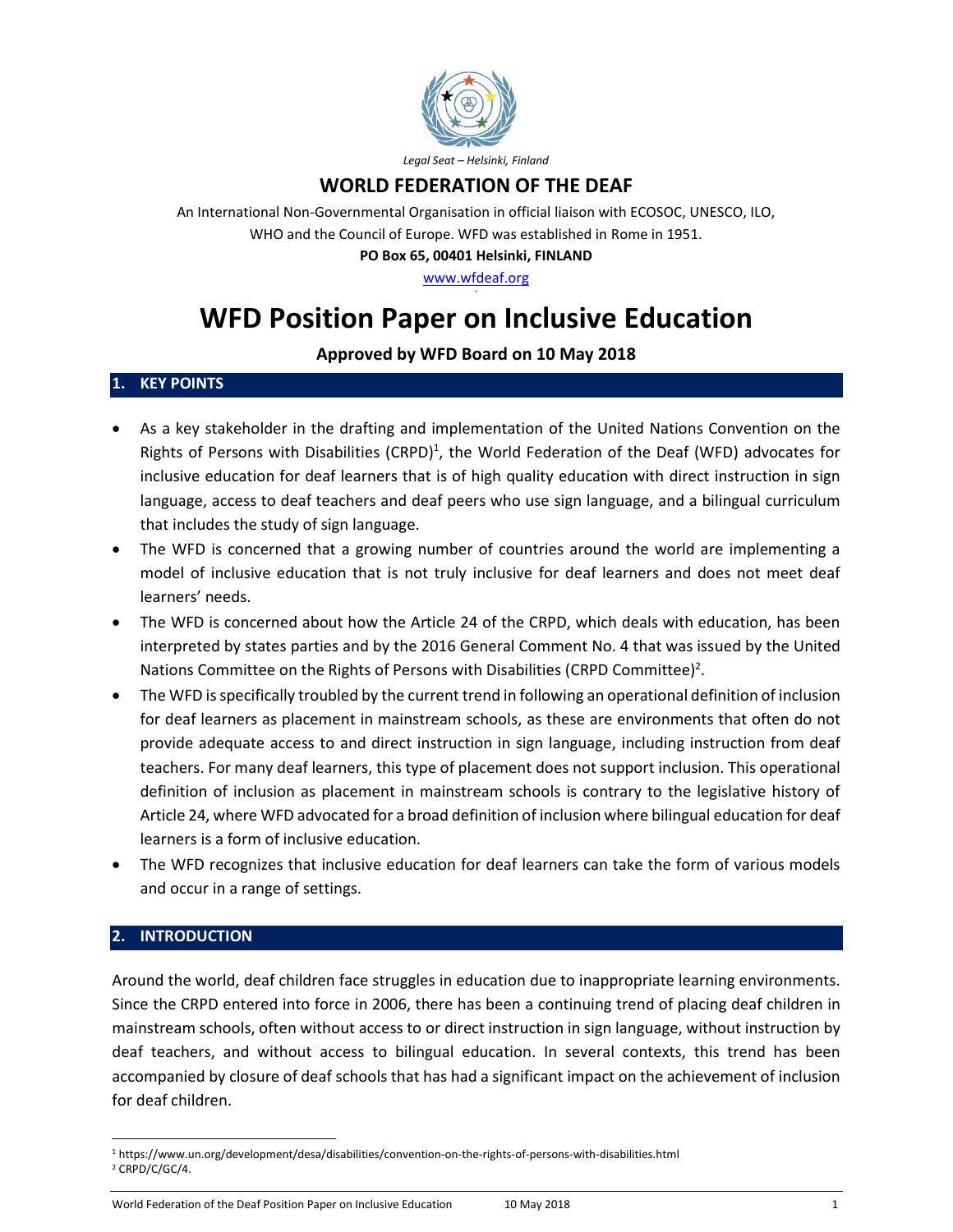For example, in a recent study of 39 European Union countries, it was found that in 68% of the countries surveyed, over 50% of deaf and hard of hearing pupils attend mainstream schools.<sup>3</sup> In the USA and Canada, the prevalence of mainstreaming ranges from approximately 80-90%.<sup>4</sup> In these contexts, many deaf schools have closed. A growing number of studies have noted a pronounced discrepancy in educational performance between deaf learners and their peers<sup>5</sup> as well as a failure by mainstream settings to meet the language learning needs of deaf students.<sup>6</sup>

The WFD has played a central role in drafting the CRPD with special attention paid to Article 24, which mentions sign language in several articles. As part of this process, the WFD took the position that bilingual education for deaf learners is a form of education within an inclusive education system.<sup>7</sup> In successive drafts of the CRPD, an operational definition took hold where inclusion was defined as placement in mainstream schools. However, throughout this process, a "sensory exception" for deaf, blind, and deafblind learners enjoyed general support in terms of recognising the unique needs of these groups of learners.<sup>8</sup> This exception and understanding of deaf learners' needs is also in keeping with previous and current UN instruments, such as the 1994 *Salamanca Statement and Framework for Action on Special Needs Education* which noted "Owing to the particular communication needs of deaf and deaf/blind persons, their education may be more suitably provided in special schools or special classes and units in mainstream schools" (par. 21)<sup>9</sup>. This perspective was also reflected in the UN Standard Rules on the Equalisation of Opportunities for Persons with Disabilities.<sup>10</sup> More recently, the 2018 CRPD General Comment on Equality and Non-discrimination (par. 65) states, "*To ensure equality and non-discrimination for deaf children in educational settings, they must be provided with sign language learning environments with deaf peers and deaf adult role models*."<sup>11</sup>

Deaf learners have a unique need for instruction in sign language, opportunities to study sign language and deaf culture, and opportunities to participate with their peers in congregated settings that allow for linguistic and cultural development. Due to shared ontologies and experiences, deaf learners also have a need for instruction from deaf teachers who can advocate for their students and transmit social and cultural capital.12 These rights are outlined in Article 24(3[c]) of the CRPD, which states: '*the education of persons, and in particular children, who are blind, deaf, or deafblind, is delivered in the most appropriate languages and modes and means of communication for the individual, and in environments which maximize academic and social development*.' This type of setting appears to be deemed "segregated" in

<sup>&</sup>lt;sup>3</sup> Krausneker, V., Becker, C., Audeoud, M., and D. Tarcsiová. 2017b. "Legal Foundations Supporting the Use of Sign Languages in Schools in Europe." In UNCRPD Implementation in Europe: A Deaf Perspective. Article 24: Education, edited by K. Reuter, 68-84. Brussels, Belgium: European Union of the Deaf.

<sup>4</sup> Antia, S. 2014, June 24. "Making Inclusion Happen: Factors Leading to Success." Paper presented at Symposium on Sign Bilingualism and Deaf Education, Chinese University of Hong Kong, Shatin, Hong Kong; Ontario Ministry of Education. (2018). *Provincial and demonstration schools in Ontario: Moving forward*. Retrieved April 9, 2018 from http://www2.edu.gov.on.ca/eng/parents/robarts.html.

<sup>5</sup> Weale, S. 2018, January 8. "Educational Support for Deaf Children in England 'In Complete Disarray.'" *The Guardian*. Accessed February 13, 2018. https://www.theguardian.com/society/2018/jan/08/educational-support-for-deaf-children-in-england-in-complete-disarray; Weale, S. 2016, January 4. "UK's Oldest Deaf School Closes amid Concerns Children Are Being Let Down." *The Guardian*. Accessed January 8, 2016. http://www.theguardian.com/society/2016/jan/04/uks-oldest-deaf-school-closes-concerns-children-being-let-down.

<sup>6</sup> Holmström, I. and K. Schönström. 2017. "Resources for Deaf and Hard-of-Hearing Students in Mainstream Schools in Sweden: A Survey." *Deafness and Education International, 19*(1), 29-39[. doi: 10.1080/14643154.2017.1292670](https://doi.org/10.1080/14643154.2017.1292670)

<sup>7</sup> Kauppinen, L. and M. Jokinen. 2014. "Deaf culture and linguistic rights." In *Human rights and disability advocacy* edited by M. Sabatello and M. Schulze, 131-145. Philadelphia: University of Pennsylvania Press.

<sup>8</sup> Murray, J., De Meulder, M., and D. le Maire. 2018. "An Education in Sign Language as a Human Right? An Analysis of the Legislative History and on-going Interpretation of Article 24 of the UN Convention on the Rights of Persons with Disabilities (CRPD)." *Human Rights Quarterly, 40*(1), 37-60*.* doi: [10.1353/hrq.2018.000](https://doi.org/10.1353/hrq.2018.0001)

<sup>9</sup> http://www.unesco.org/education/pdf/SALAMA\_E.PDF

<sup>&</sup>lt;sup>10</sup> Murray et al.

 $11$  CRPD/C/GC/6.

<sup>12</sup> Kusters, M. 2017. "Intergenerational Responsibility in Deaf Pedagogies." In *Innovations in Deaf Studies: The Role of Deaf Scholars* edited by A. Kusters, M. De Meulder, and D. O'Brien, 241-262. New York: Oxford University Press.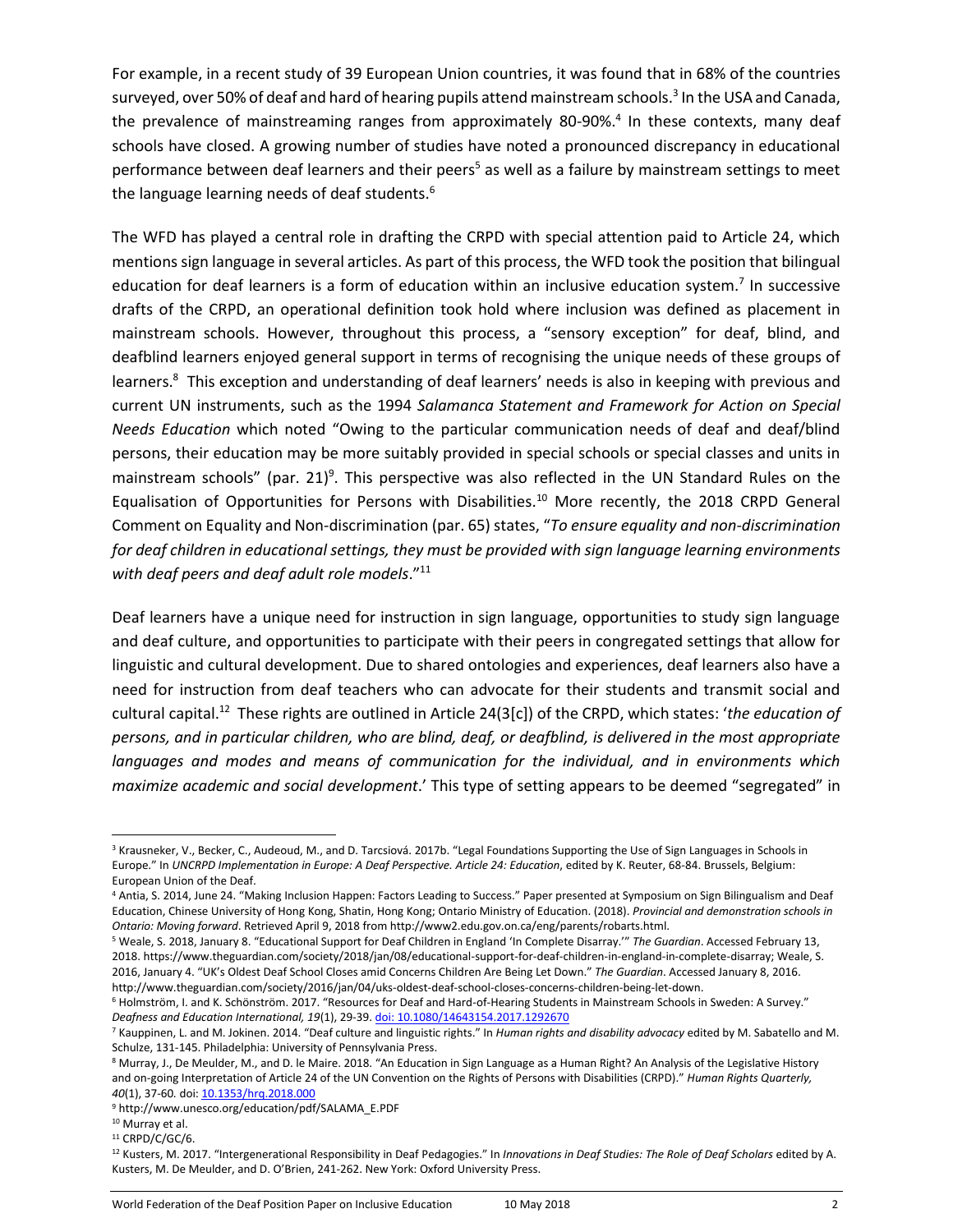the General Comment, $^{13}$  which works to the detriment of many deaf learners' self-actualisation and educational achievement through access to direct instruction in sign language and to bilingual education, which are most often not effectively supported by mainstream settings. Moreover, Article 24(4) calls for States Parties to "*take appropriate measures to employ teachers, including teachers with disabilities, who are qualified in sign language*." This means deaf learners' right to have deaf teachers is supported by the CRPD. Although the General Comment no. 4 calls for mainstream schools to provide supports for all learners, there remains a failure to recognise the value of deaf schools and other signing spaces for deaf learners' opportunities to acquire sign language proficiency and literacy, and to reach their potential in terms of educational achievement and cultural identity development. In contrast, the 2018 General Comment on Equality and Non-discrimination (par. 65) specifically mandates provision of sign language environments with deaf teachers.

#### **3. DEFINING INCLUSIVE EDUCATION**

The WFD recognises that scholars take a range of positions with regard to a definition for inclusion. However, a definition that focuses only on placement does not meet the criteria for inclusion. Inclusion is the learner's right to participate and reach their potential in public institutions such as schools.<sup>14</sup> In other words, inclusion is an experience, not a placement.<sup>15</sup> With regard to deaf learners, educators must pay special attention to the need to support language and social development as outlined in Article 24(3) and (4), and must have awareness of sign language milestones and assessments.16 Moreover, educators must pay special attention to deaf learners' socio-emotional development needs that are often met by opportunities to participate with a peer group and teachers with a shared sign language and cultural identity.

Article 24 (4) concerns the employment of teachers qualified in sign language. The WFD calls for further teacher education opportunities for deaf adults, who frequently face barriers to tertiary education<sup>17</sup> but who are crucial for enacting bilingual education programs,<sup>18</sup> and for teacher education that supports high levels of sign language proficiency for all teachers. At a minimum, teachers should have near-native levels of proficiency in a sign language as described by the Common European Framework of Reference for Languages for sign languages,<sup>19</sup> the American Council on the Teaching of Foreign Languages Proficiency Guidelines, and/or other standard national or regional guidelines used for language assessment in education. 20

<sup>&</sup>lt;sup>13</sup> Par. 11 of the General Comment No. 4 (2016) on the Right to Inclusive Education states, "Segregation occurs when the education of students with disabilities is provided in separate environments designed or used to respond to a particular impairment or to various impairments, in isolation from students without disabilities."

<sup>14</sup> Snoddon, K. and K. Underwood. 2014. "Toward a social relational model of Deaf childhood." *Disability & Society, 29*(4), 530-542. doi: 10.1080/09687599.2013.823081

<sup>15</sup> Jones, M. 2011. "Inclusion, Social Inclusion, and Participation." In *Critical Perspectives on Human Rights and Disability Law*, edited by M.H. Rioux, L.A. Basser, and M. Jones, 57-82. Leiden, The Netherlands: Martinus Nijhoff Publishers.

<sup>16</sup> Simms, L., Baker, S. and M.D. Clark. 2013. "The Standardized Visual Communication and Sign Language Checklist for Signing Children." *Sign Language Studies, 14*(1), 101-124. doi: 10.1353/sls.2013.0029

<sup>17</sup> Danielsson, L. and L. Leeson. 2017. "Accessibility of Teacher Training and Higher Education From a Deaf Perspective." In *UNCRPD Implementation in Europe: A Deaf Perspective. Article 24: Education*, edited by K. Reuter, 139-153. Brussels, Belgium: European Union of the Deaf.

<sup>18</sup> Mahshie, S.N. (1995). *Educating Deaf children bilingually: With insights and applications from Sweden and Denmark*. Washington, DC: Gallaudet University Press.

<sup>&</sup>lt;sup>19</sup> European Centre for Modern Languages of the Council of Europe. 2018. Sign Languages and the Common European Framework of Reference for Languages: Descriptors and Approaches to Assessment. Accessed February 13, 2018[. https://www.ecml.at/ECML-](https://www.ecml.at/ECML-Programme/Programme2012-2015/ProSign/tabid/1752/Default.aspx)

[Programme/Programme2012-2015/ProSign/tabid/1752/Default.aspx](https://www.ecml.at/ECML-Programme/Programme2012-2015/ProSign/tabid/1752/Default.aspx); Reuter, K. 2017. "UNCRPD Article 34 and the UNCRPD Committee's General Comment No 4 on the Right to Inclusive Education: An EUD Perspective." In *UNCRPD Implementation in Europe: A Deaf Perspective. Article 24: Education*, edited by K. Reuter, 49-67. Brussels, Belgium: European Union of the Deaf.

<sup>20</sup> American Council on the Teaching of Foreign Languages. 2012. *ACTFL Proficiency Guidelines 2012*. Accessed February 13, 2018. https://www.actfl.org/publications/guidelines-and-manuals/actfl-proficiency-guidelines-2012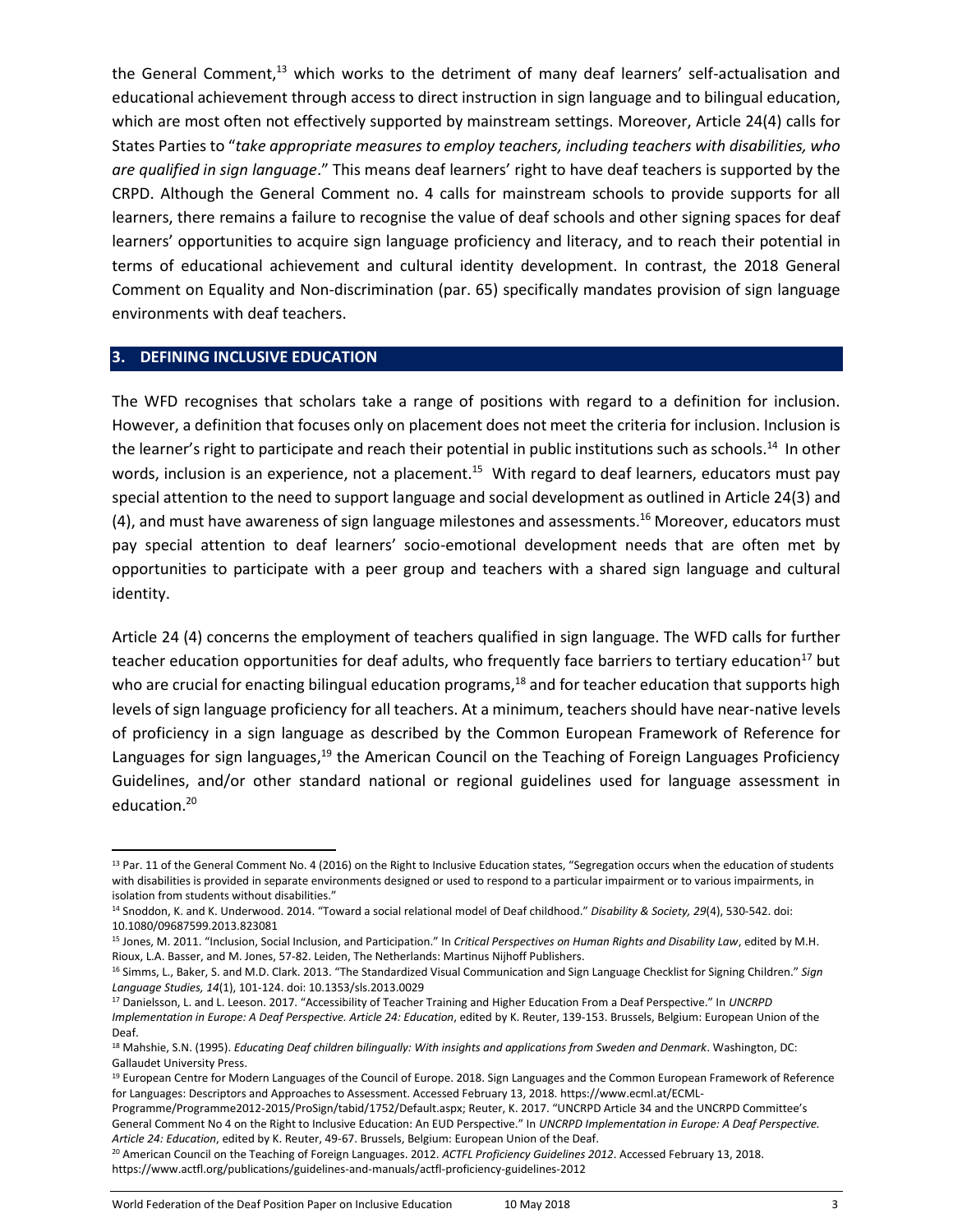Article 9 of the CRPD specifies the right to a sign language interpreter to access public services. The WFD recognises that the provision of sign language interpreters is an important part of a range of educational options and supports that should be available to deaf learners, but stresses that an interpreter does not replace direct instruction in sign language or a fully accessible sign language environment.<sup>21</sup> Provision of an interpreter is not bilingual education but rather education in a majority spoken language, mediated by an interpreter.<sup>22</sup>

## **4. EFFECTIVE MODELS OF INCLUSIVE EDUCATION**

In order to achieve inclusive education for deaf learners, it is critical that all deaf children, regardless of where they attend school, are able to access high-quality instruction in a sign language. This means that accommodations such as interpreters and note takers must be accompanied by opportunities to study with other deaf students and with teachers, including deaf teachers, who are themselves fluent in sign language, by the provision of bilingual learning materials, and by opportunities to study sign language as a school subject.<sup>23</sup> A central issue for achieving quality inclusive education for deaf learners is the provision of teacher education that supports deaf candidates' achievement of teaching credentials, teachers' proficiency in a sign language, knowledge and development of quality bilingual curricula and pedagogy, and awareness of the need for high expectations for deaf learners as bilingual learners. There is also a need for schools to support parent and deaf community engagement.

As described by several recent international studies, $24$  effective models of inclusive education for deaf learners include quality deaf schools which employ a high proportion of signing deaf teachers and administrators. Deaf schools can also provide supports and resources to deaf learners enrolled in mainstream schools, including access to a signing peer group and to deaf teachers. <sup>25</sup> For deaf children living in rural areas, the role of deaf schools in supporting mainstream school environments may be especially crucial, as they can support distance learning and opportunities to attend a deaf school on a part-time basis.<sup>26</sup>

Inclusive education for deaf learners can also include co-enrolment models where a team of deaf and hearing teachers provide simultaneous instruction in sign language and spoken language to classrooms of deaf and hearing students.27 A co-enrolment model may also involve the formation of a bilingual program for deaf learners in separate classrooms within a mainstream school.<sup>28</sup> In these settings, it is important for non-deaf learners to also receive instruction in sign language.

 $\overline{a}$ 

<sup>21</sup> Russell, D. and B. Winston. 2014. "Tapping Into the Interpreting Process: Using Participant Reports to Inform the Interpreting Process in Educational Settings." *Translation & Interpreting, 6*(1), 102-127. doi: ti.106201.2014.a07

<sup>22</sup> De Meulder, M., Krausneker, V., Turner, G., and J. Bosco Conoma. (in press). "Sign Language Communities." In *Handbook of Minority Languages and Communities*, edited by G. Hogan-Brun and B. O'Rourke. London: Palgrave Macmillan.

<sup>&</sup>lt;sup>23</sup> Kauppinen and Jokinen; Snoddon and Underwood.

<sup>24</sup> Fevlado. 2015. *Vlaanderen is Gelijke Kansen*. Accessed February 13, 2018[. http://www.fevlado.be/fevlado-vzw/nieuws-](http://www.fevlado.be/fevlado-vzw/nieuws-prikbord/actualiteit/?d=600)

[prikbord/actualiteit/?d=600](http://www.fevlado.be/fevlado-vzw/nieuws-prikbord/actualiteit/?d=600); Krausneker, V., Becker, C., Audeoud, M., and D. Tarcsiová. 2017. "Bimodal Bilingual School Practice in Europe." In *UNCRPD Implementation in Europe: A Deaf Perspective. Article 24: Education*, edited by K. Reuter, 154-172. Brussels, Belgium: European Union of the Deaf.

<sup>&</sup>lt;sup>25</sup> Krausneker et al. 2017. "Bimodal Bilingual School Practice in Europe."

<sup>&</sup>lt;sup>26</sup> Krausneker et al. 2017. "Bimodal Bilingual School Practice in Europe."

<sup>27</sup> Lamothe, C. 2017. "Association 2LPE CO: Bilingual Enrolment for Immersion and Collective Inclusion." In *UNCRPD Implementation in Europe: A Deaf Perspective. Article 24: Education*, edited by K. Reuter, 214-227. Brussels, Belgium: European Union of the Deaf; Tang, G., Lam, S. and K.C. Yiu. 2014. "Language Development of Deaf Children in a Sign Bilingual and Co-enrollment Environment." In *Bilingualism and Bilingual Deaf Education* edited by M. Marschark, G. Tang, and H. Knoors, 313-341. New York: Oxford University Press. <sup>28</sup> Fevlado; Krausneker et al. 2017. "Bimodal Bilingual School Practice in Europe."